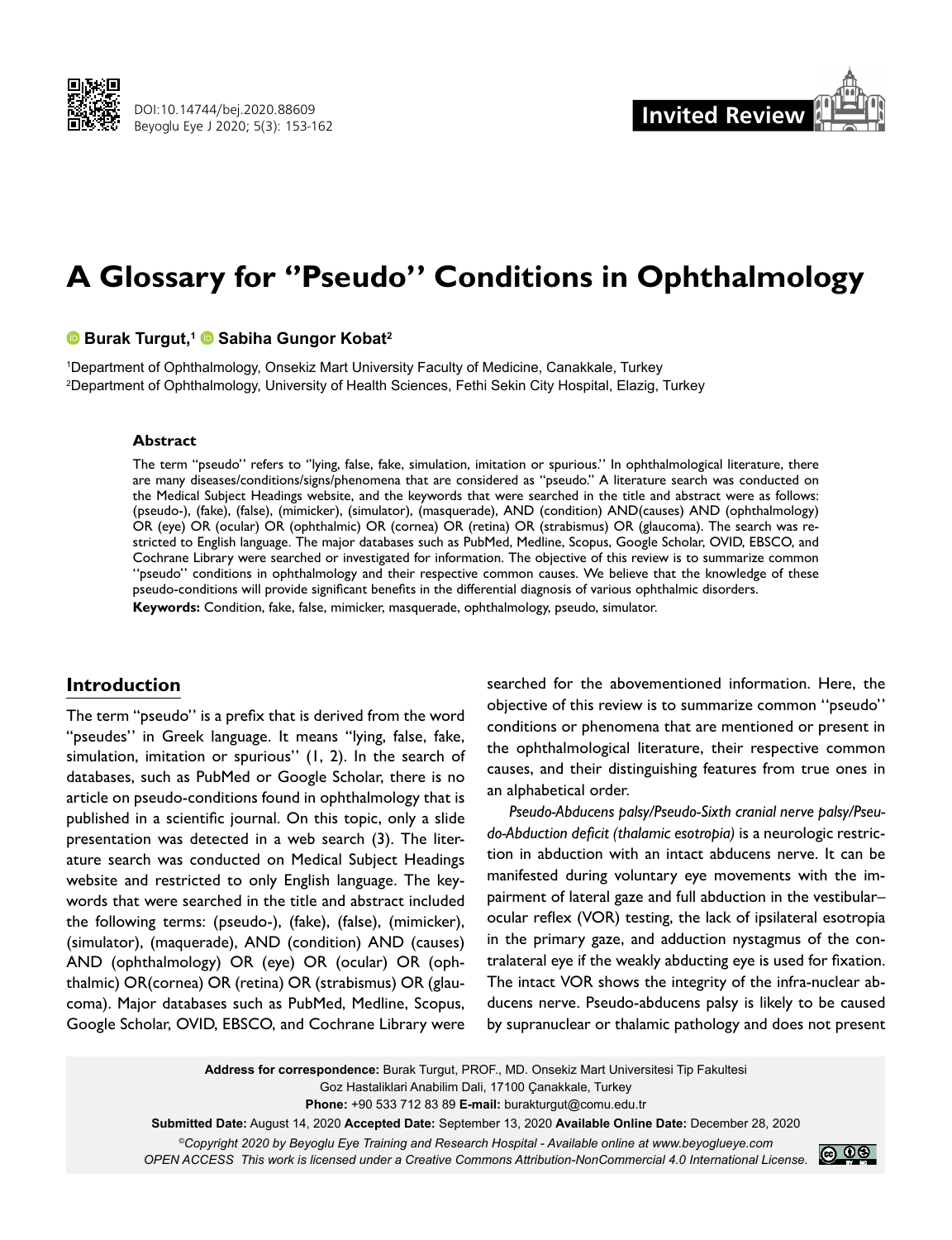with typical infra-nuclear abducens palsy findings. The main causes of this pathology are myasthenia gravis, thyroid eye disease, Duane's retraction syndrome, medial orbital wall fracture, longstanding esotropia, and convergence spasm. It can be distinguished from a true abduction deficit via doll's head maneuver or by patching one eye for a short time (4-9).

*Pseudo-Accommodation* is defined as an increased depthof-focus in the pseudo-phakic eye. It occurs due to the static optical properties, such as pupil size, astigmatism, and wavefront aberrations of cornea and the intraocular lens (IOL) that do not depend on ciliary muscle actions, of the pseudophakic eye. It is different from pseudophakic accommodation, which is the dynamic change in the refractive state of the eye because of the forward movement of the IOL–bag complex (10,11).

*Pseudo-Argyll Robertson pupil* is an abnormal pupillary sign that is characterized by a normal near reflex but with the absence of a light reflex (light-near dissociation), absence of miosis, and presence of pupillary irregularity. Argyll Robertson pupil is a highly specific sign of neurosyphilis that is defined by the emergence of bilateral pupils, which are small and show a poorly constructive response to light beside a light-near dissociation. Its common causes include the aberrant regeneration of third cranial nerve palsy following acute traumatic and compressive but not vascular events, diabetes mellitus, multiple sclerosis, Wernicke's encephalopathy, neurosarcoidosis, tumor, hemorrhage, and spinocerebellar ataxia type 1 (12,13).

*Pseudo-Cataract* is a clinical entity similar to cataract that manifests from the delivery of drug particles to the posterior lenticular surface following the intravitreal injection of triamcinolone (14).

In *Pseudo-Chalazion*, the clinical entities mimic chalazion and include a neurogenic tumor of the eyelid (neurilemmoma). It is a tumor that emerges in the meibomian glands of the eyelid (sebaceous carcinoma) and is type of metastatic tumor in the eyelid (15-17).

*Pseudo-Convergence Insufficiency* is a condition in which there is a reduced point of convergence (NPC) and near exophoria. The important characteristics, such as improved NPC and reduction in near exophoria with the use of lowplus lenses, differentiate *pseudo-convergence insufficiency* from convergence insufficiency (18, 19).

*Pseudo-Cystoid macular edema (non-angiographic, non-leaking cystoid macular edema)* is probably caused by the accumulation of intracellular fluid (intracellular edema), but not by extracellular as developed in the true retinal edema, along with toxicity in the Müller cells and subclinical extracellular leakage. It may occur in conditions such as X-linked foveoschisis, myopic foveal schisis, Goldman Favre disease, the pseudo-hole with an epiretinal membrane, nicotinic acid

maculopathy, some forms of retinitis pigmentosa, vitreomacular traction syndrome, and hydroxychloroquine and taxane maculopathy (20-23).

*Pseudo-Dendrite* is a misnomer. It means "true dendrites'' excluding those observed in typically and classically in herpetic keratitis. It is defined as raised, branching epithelial lesions or corneal ulceration with/or without associated punctate epithelial staining. The main causes of pseudo-dendrites are *acanthamoeba* keratitis, corneal neurotrophic epitheliopathy, herpes/*varicella-zoster* keratitis, healing of a corneal epithelial defect or corneal abrasion, epithelial rejection in a corneal graft, contact lens wear, and toxic keratopathy secondary to topical medication (keratoconjunctivitis medicamentosa). Other causes include recurrent corneal erosion syndrome (stromal dystrophy or epithelial basement membrane degeneration), tyrosinemia type II, and meibomian gland disease (24-27).

*Pseudo-Divergence excess* is defined as the occurrence of near exodeviation that increases up to 10 PD of distance deviation after prolonged monocular occlusion (the presence of a larger exotropia) caused by an increased tonic fusional convergence. The distance angle initially appears to be larger than the near angle, but the deviation for near exodeviation distance is similar when the near angle is remeasured with the patient looking through +3.00 D lenses or after 30–60 minutes of monocular occlusion (28, 29).

*Pseudo-Drusen Reticular* is a clinical phenotype of drusenoid deposits that are located between the sensorial retina and retinal pigment epithelium (RPE) (the subretinal space and above the level of the RPE), unlike drusen. They are strongly associated with late age-related macular degeneration (AMD), particularly geographical atrophy, type 2 and 3 choroidal neovascularization. Reticular pseudo-drusen (RPD) may also be observed in Sorsby's fundus dystrophy, pseudo-xanthoma elasticum, and acquired vitelliform lesions. RPD is associated with an increased age and poor prognosis in AMD. RPD may be characterized as pale, irregular sinusoidal, or annular single yellow lesions that more commonly manifest in yellowish-white net-like patterns (reticular network pattern) because of the lobular anatomy of the choroid in color fundus imaging as compared to soft drusen. True drusen, an established marker for AMD, are the concentrated deposits of extracellular material found around the macula. It has been demonstrated that RPD is associated with a loss of choroidal small vessels and an increase in the spaces between large choroidal veins not typical of AMDassociated drusen. RPD is usually observed at the superotemporal quadrant of the macula except for fovea, whereas soft drusen are often localized in the area of fovea. RPD is generally not accompanied by changes in RPE, and a fairly uniform pattern appears over the large retinal areas. RPD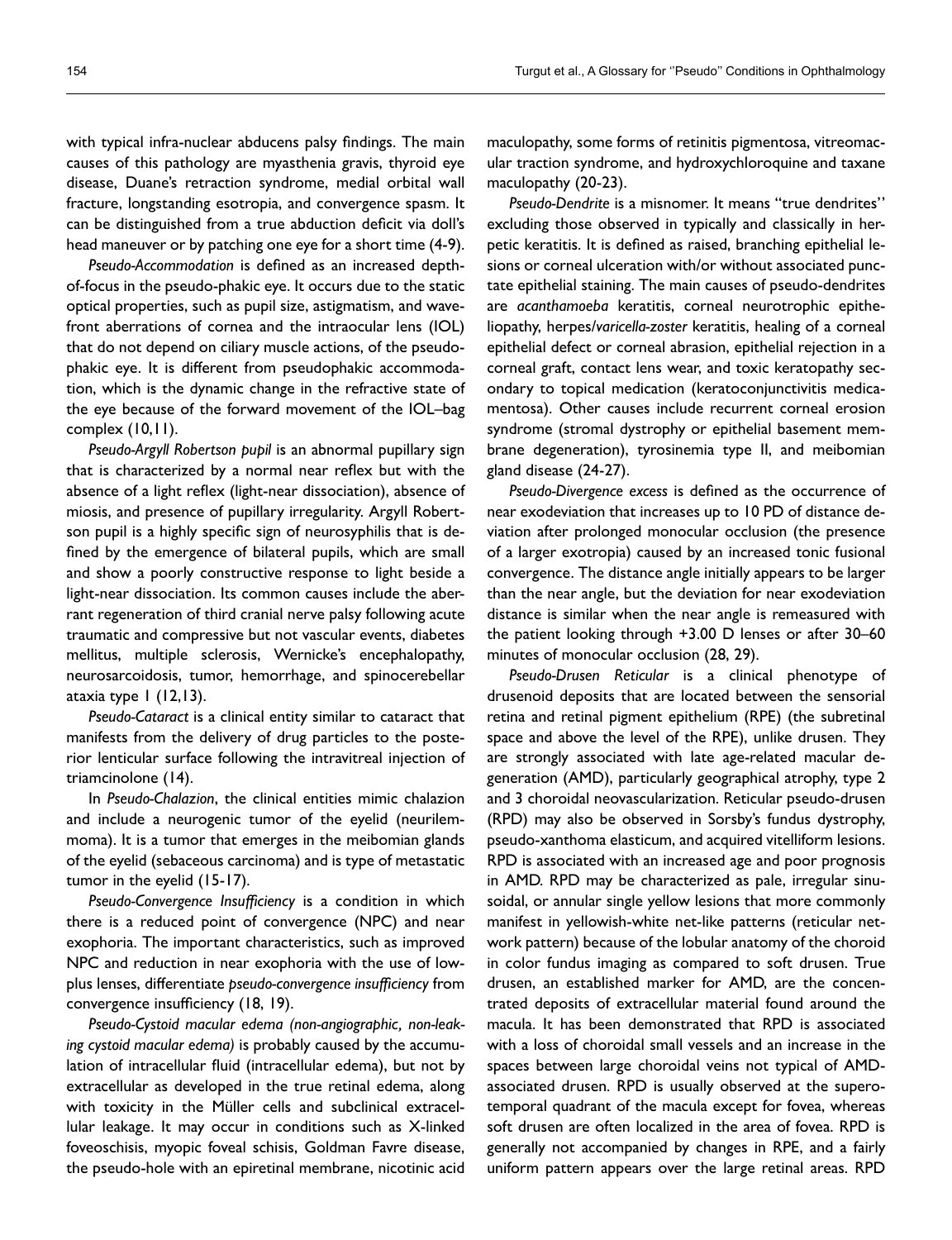was not associated with the deposition of basal laminar or basal linear deposits. RPD can best be distinguished from standard drusen via optical coherence tomography (OCT). Tget appear as granular hyperreflective deposits located between the RPE layer and the ellipsoid zone on the OCT scans. However, cuticular drusen and soft drusen present as round punctate accumulations under RPE (30-34).

*Pseudo-Duane's Retraction Syndrome (DRS)* is defined as the presence of some amount of abduction. The globe retraction and the narrowing of the palpebral fissure in the affected eye occurs during abduction. True DRS is characterized by the deficiency of abduction in the affected eye, globe retraction with adduction, and narrowing of palpebral fissure on the attempted abduction (35-37).

*Pseudo-Duplication of the optic disc* is defined as a normal optic disc and a disc-like lesion with vascularity and chorioretinal atrophy adjacent to the normal optic disc. The causes of the view of the doubled optic disc are optic disc coloboma, peripapillary chorioretinal coloboma, and scarring (38-42).

*Pseudo-Endophthalmitis* is a clinical entity that simulates the manifestation of endophthalmitis after the intravitreal injection of triamcinolone acetonide and it often resolves without specific treatment (43).

*Pseudo-Enophthalmos* may occur due to microphthalmia or phthisic globe, upper eyelid ptosis and/or lower eyelid reverse ptosis, and proptosis or pseudo-proptosis in the opposite eye, superior sulcus volume loss, or elevated eyelid crease. Enophthalmos is a relative posterior displacement of a normal-sized eye that concerns the bony orbital margin (44).

*Pseudo-Epithelium cornea* is defined as the multilayering of corneal endothelium that underlies the thickened Descemet's membrane. Its typical sample is posterior polymorphous dystrophy characterized by vesicles along with geographical or band-like opacities on Descemet's membrane ("tram-tracks") (3-6).

*Pseudo-Epitheliomatous hyperplasia* is benign epithelial hyperplasia in conjunctiva or cornea. It may develop as a response to various inflammatory conditions such as vernal keratoconjunctivitis (45,46).

*Pseudo-Esotropia* is characterized by the false appearance of esotropia in the alignment of visual axes. It is the most common type of pseudo-strabismus and may be caused by myopia (due to negative angle kappa), a flat and broad nasal bridge, prominent epicanthal folds, or a narrow interpupillary distance that causes the observer to see less sclera nasally than expected (3-6,47,48).

*Pseudo-Exfoliation* is a systemic syndrome whose ocular manifestations are characterized by the deposition of whitish-gray fibrilo-granular protein on the lens capsule, iris, ciliary body epithelium, corneal endothelium, zonules, and trabecular meshwork. It is not true exfoliation on the lenticular capsules. True exfoliation is defined as the splitting of superficial zonular layer from the deeper layer because of high heat resulting from glassblowing or infrared radiation exposure of the anterior lenticular capsule (49,50).

*Pseudo-Exotropia* is most commonly caused by hypertelorism or abnormal interpupillary distance, temporal dragging of the maculadue to the retinopathy of prematurity, ectopic macula due to high myopia, congenital Toxocara scar or folds in the retina, or positive angle kappa. Angle kappa is the angle between the visual and anatomical axes. Normally, the fovea is located temporally toward the anatomical center of the posterior pole. A positive angle kappa defines a nasal reflex to the center of both corneas because of the slightly abduction of the eyes to obtain a bifoveal fixation (3-6,51).

*Pseudo-Foster Kennedy Syndrome* is defined as the presence of optic atrophy or pallor in one eye and optic disc edema in the other eye in the absence of an intracranial mass. The literature has reported the cases of benign intracranial hypertension (pseudo-tumor cerebri), ischemic optic neuropathies, optic nerve hypoplasia, and diabetic papillopathy. In contrast, true Foster Kennedy syndrome defines the presence of optic disc edema in one eye and optic atrophy in the other eye due to compressive optic neuropathy and increasing intracranial pressure typically arising from an olfactory groove meningioma and frontal lobe tumor (52,53).

*Pseudo-Fovea* is defined as an area other than the true fovea centralis in the retina that is used for fixation on an image. The individuals who have squint eyes since their childhood may have developed abnormal retinal correspondence or a sensory adaptation in strabismus. In these cases, the fovea is suppressed and another point (*pseudo-fovea*) in the retina close to the visual center is perceived as the visual center (54,55).

*Pseudo-Fluorescence* is defined as non-fluorescent–reflected light that is visible before fluorescein injection. Additionally, the blue light reflected from highly reflective fundus lesions emits yellow-green light when stimulated by blue light in the presence of mismatched filters without fluorescein. The main causes of pseudo-fluorescence are myelinated nerve fibers, white areas of the fundus, such as high myopia, hard exudates, and chorioretinalatrophy or scars (56,57).

*Pseudo-Graefe's (pseudo-von Graefe, pseudo lid lag)* sign is a bizarre defect in ocular motility. It is defined as the elevation of the upper eyelid on attempted adduction or depression. It can occur as the aberrant regeneration or reinnervation of the incorrect extraocular muscle by misdirected regenerating axons in third cranial nerve palsy and paramyotonia congenita. von Graefe's sign is defined as the lagging or failure of the upper eyelid on the downward rotation of the bulbus and it is a sign of Graves' disease (4,58).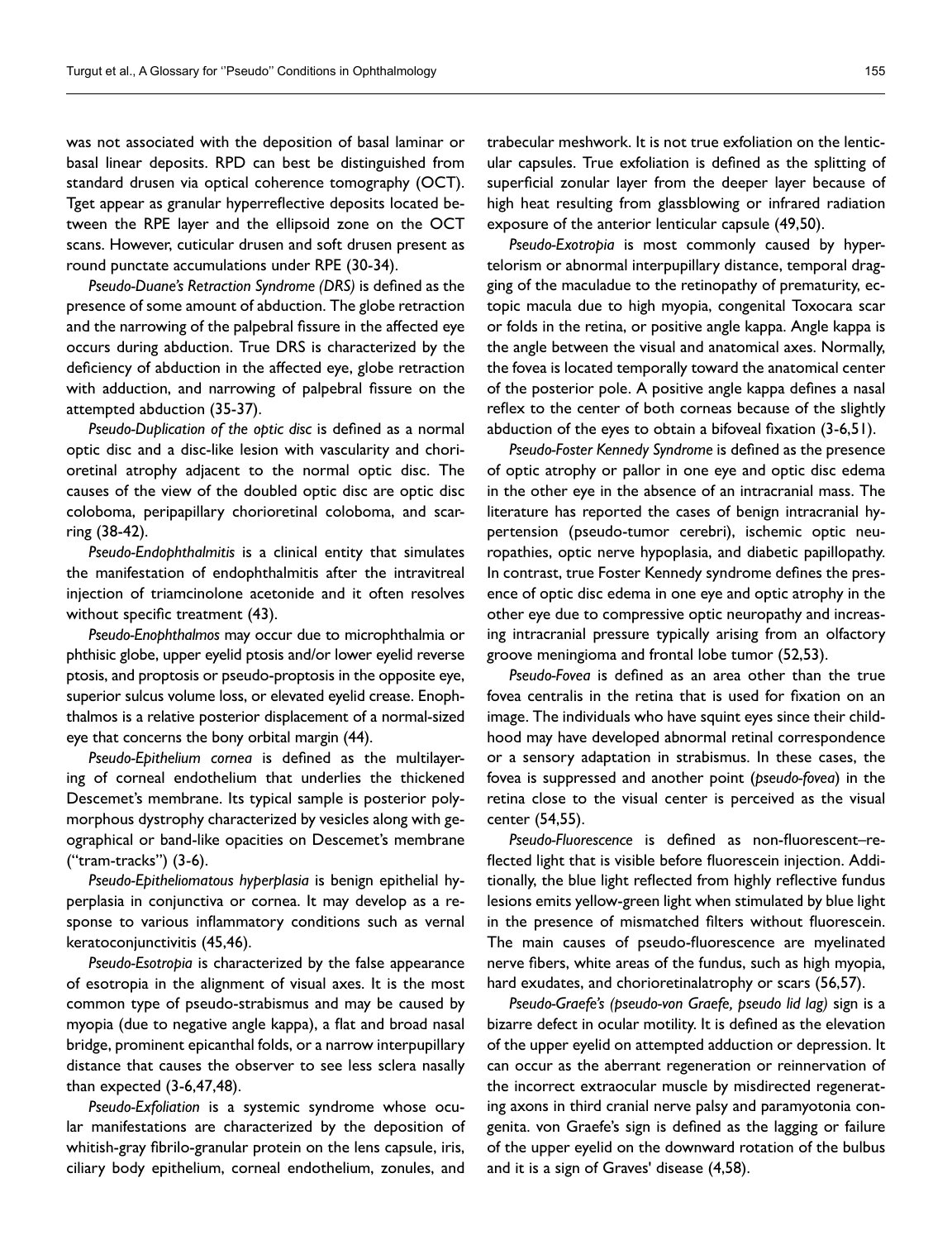*Pseudo-Gerontoxon* is characterized by a paralimbic band of superficial scarring that resembles arcus senilis (segmentary arcus senilis). It can manifest in recurrent or previous allergic eye diseases such as limbal, vernal (spring catarrhal), or atopic keratoconjunctivitis. Gerontoxon (arcus senilis) is commonly observed among the elderly people. It is developed by the deposition of lipids at the peripheral cornea without any pathological significance. However, it can also occur in familial hypercholesterolemia-anemias (59,60).

*Pseudo-Glaucomatous cupping* is the emergence of optic disc cupping in the absence of elevated IOP along with other signs of glaucomatous optic neuropathy. The most common causes are congenital cupping (physiologically large optic cup), anterior or posterior ischemic optic neuropathy, traumatic optic neuropathy, tumoral compressive optic neuropathy (due to the fusiform aneurysms of the intracranial carotid arteries or tumors compressing the anterior visual pathway), Leber's hereditary optic neuropathy, and congenital optic disc anomalies such as coloboma, pit, or hypoplasia. Additionally, cilioretinal artery occlusion is associated with central retinal vein occlusion, anterior shock optic neuropathy, syphilis, radiation optic neuropathy, and methanol poisoning. It may also be a cause of pseudo-glaucomatous cupping (61-64).

*Pseudo-Guttate (secondary guttata)* is a transient, reversible corneal endothelial edema that is commonly associated with anterior segment pathology. It presents as a hyporeflective elevated shape without clear borders on confocal microscopy, and as dark lesions on a slit-lamp exam with specular illumination. It resolves over time and does not involve Descemet's membrane; these characteristics differentiate pseudo-guttate from primary corneal guttata. Primary guttata (guttae or true guttata) is characterized by the outpouchings of the Descemet's membrane, whereas pseudo-guttata are transient and completely reversible areas of endothelial edema without Descemet's involvement. The conditions and surgeries associated with pseudo-guttata include all the infectious types of keratitis iritis; endotheliitis; post-surgical inflammation such as corneal conductive, laser, or incisional refractive surgery interventions; YAG laser iridotomy/capsulotomy, pterygium surgery, cataract surgery, IOL explantation/implantation, glaucoma surgery, vitreoretinal procedures and medication toxicity (fortified vancomycin, benzalkonium chloride, toxic anterior segment syndrome, miostat, mitomycin C, intravitreal injection, anti-glaucoma medications, angiotensin-converting-enzyme inhibitors); endophthalmitis; glaucoma; and blunt traumatic, thermal, chemical, UV, and infrared injuries of cornea and contact lens keratopathy (65).

*Pseudo-Hole in macula* mimics the clinical appearance of a macular hole. It is most commonly observed in association with the contraction of epiretinal membrane, vitreomacular traction syndromes, proliferative diabetic retinopathy, rhegmatogenous retinal detachment, intraocular inflammation, trauma, and venous occlusive disease. OCT demonstrates the steepening of foveal contour, the presence of full-thickness retinal tissue, and the reflective epiretinal membrane layer on the surface of the retina. Fluorescein angiography often reveals normal fluorescence except in the presence of traction-induced retinal vascular disruption (66, 67).

*Pseudo-Hypertropia* is the appearance of vertically misaligned eyes where one eye appears to be higher than the other. It can be caused by a vertically displaced macula from the retinopathy of prematurity or toxocariasis, eyelid retraction, facial asymmetry, orbital tumors, mucocele or trauma to the orbital floor via hypoglobus, or vertical and superior displacement of the globe. The light reflex test and covering test show it to be orthophoric (68).

*Pseudo-Hypopyon* is the appearance of similar hypopyon because of intravitreal or intracameral triamcinolone, emulsified silicone or phacolytic glaucoma (anterior pseudo-hypopyon) or retinoblastoma, leukemia, and Stage 3 best macular dystrophy (posterior pseudo-hypopyon) (69-73).

*Pseudo-Inferior oblique overaction syndrome* is defined as a strabismus having a Y pattern with exotropia in upgaze. There is a marked abduction and hypertropia of the adducting eye when elevation is performed in the side gaze, but there is no hypertropia of the adducting eye in the horizontal side gaze. The main theories proposed for the pathophysiology of this syndrome include an aberrant innervation between the superior and lateral rectus muscles as well as a heterotopic muscle pulley or the displacement of superior rectus muscle pulley toward the lateral rectus. In contrast, patients with true inferior oblique overaction syndrome present with the hypertropia of the adducting eye in the horizontal side gaze. Patients with pseudo-inferior oblique overaction syndrome do not respond to a surgical weakening of inferior oblique muscles (74).

*Pseudo-Inflammatory (Sorsby's) macular dystrophy* is a rare disease that typically occurs in late middle age and causes bilateral visual loss. Inheritance is autosomal dominant with full penetrance. Clinically, early, mid-peripheral, drusen, and color vision deficits are found in the affected patients. Some patients complain of night blindness. Most commonly, the presenting symptom is sudden acuity loss because of untreatable submacular neovascularization. Histologically, there is the accumulation of a confluent lipid-containing material having a thickness of 30 μm at the level of Bruch's membrane. The ERG is initially normal but may become subnormal in the later stage of the disease (75,76).

*Pseudo-Internuclear Ophthalmoplegia (INO)* is characterized by the weakness in muscles, adduction restriction, and con-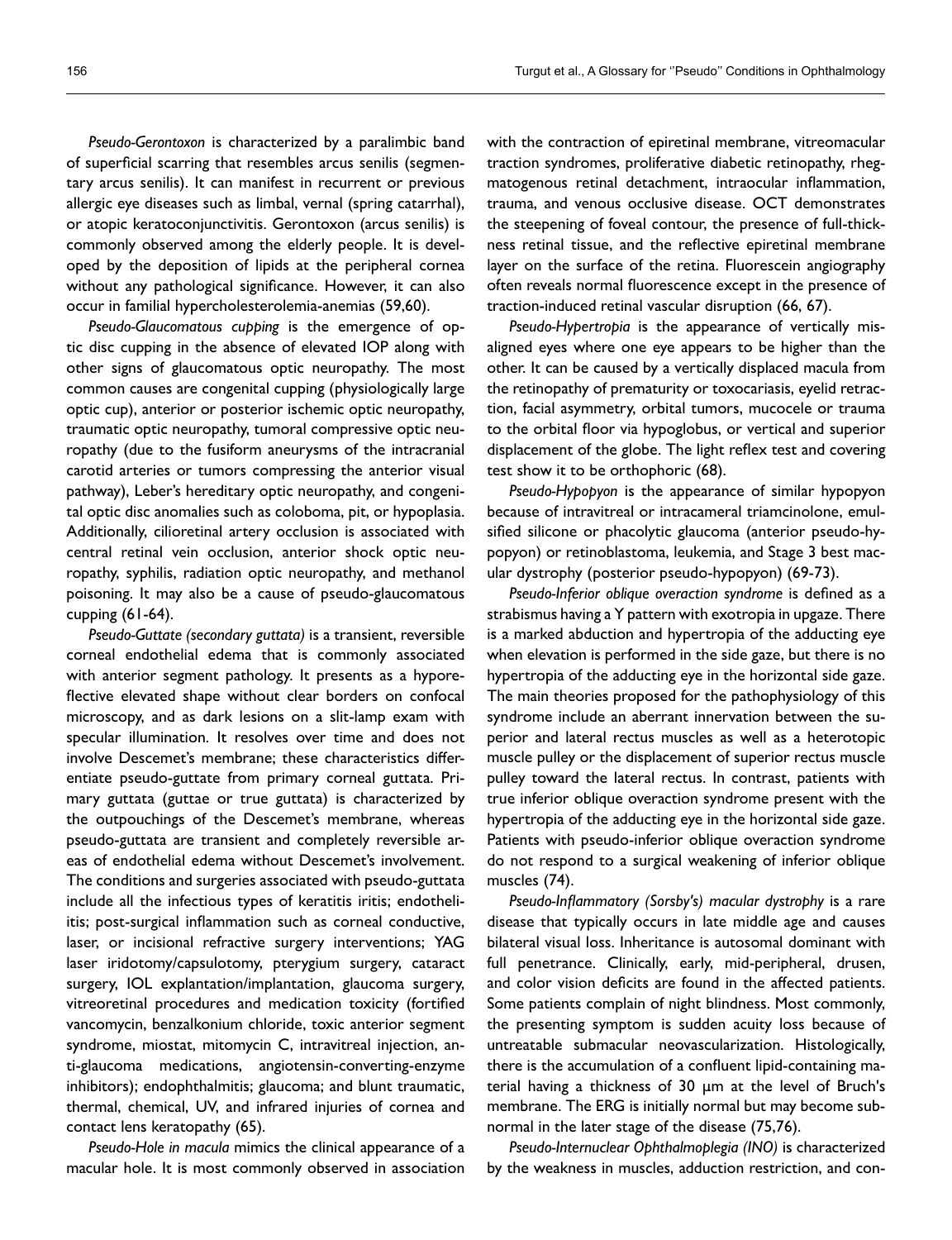tralateral abduction nystagmus in the cases in which there is no lesion in the central nervous system. Pseudo-INO results from peripheral conduction defects or an intermittent blockage of neuromuscular conduction to the extraocular muscles. It can also be a clinical manifestation of ocular myasthenia gravis, Guillain–Barré syndrome (GBS), or the Miller– Fisher Syndrome (a variant of GBS). The extraocular muscle weakness can rarely produce a pseudo-INO. True INO is an abnormality of conjugate horizontal eye movement that is characterized by the failure of adduction in one eye and nystagmus in the abducting eye because of the damage caused often by multiple sclerosis (often bilateral) or ischemic damage or stroke (often unilateral) to the medial longitudinal fasciculus, which is a myelinated tract of fibers responsible for yoked eye movements (77-79).

*Pseudo-Isochromatic color plate tests (Ishihara/Hardy Rand Rittler charts)* include charts with the colored dots of various hues and shades indicating numbers, letters, or patterns. It is used for quickly and grossly testing color discrimination or acquired color loss and central visual dysfunction (80).

*Pseudo-Membrane in the conjunctiva* is characterized by a coagulated fibrin-rich exudate that adheres to the inflamed conjunctival epithelium without blood or lymphatic vessels. Its removal does not causes bleeding because it can be peeled away while leaving the underlying conjunctival epithelium intact. The main causes of a conjunctival pseudomembrane are adenoviral or bacterial conjunctivitis *(Streptococcus family, Corynebacterium diphtheriae)*, Stevens–Johnson syndrome, ligneous conjunctivitis, graft versus host disease, toxic exposure to the conjunctival surface. The true conjunctival membrane is formed by the coagulum of exudate over substantia propria, and its removal causes bleeding and tearing in the conjunctival surface (81,82).

*Pseudo-Myopia* is often caused by the spasm of the near reflex that may most frequently occur in young females. During excessive near work, there is an occurrence of a transient ciliary muscular spasm, which relaxes the zonular fibers. However, the ciliary muscle cannot relax even during the distant gaze. This functional condition causes the eye to appear to be myopic. Its main signs include miosis, diplopia, visual blurring, and headache. Ciliary spasm may be triggered during the examination of eye movements (83).

*Pseudo-Ocular Pemphigoid (medication-induced pemphigoid)* is clinically identical to ocular cicatricial pemphigoid (OCP) because of the long-term use of some topical medications including echothiophate iodide, pilocarpine, epinephrine, practolol, timolol, idoxuridine, D-penicillamine, and demecarium bromide. The characteristics such as the observation of its resolution following discontinuation of the relevant agent differentiate pseudo-ocular pemphigoid from OCP (84,85).

*Pseudo-Operculum* is a semi-translucent pre-foveal tissue

resulting from spontaneous vitreo-foveal separation. It contains vitreous condensation without neurosensory retinal components. Histopathological examination suggests the presence of proliferative and reparative fibrous astrocytes and Müller cells. An early recognition of pseudo-operculum points toward the presence of underlying impending macular holes (86,87).

*Pseudo-Orbital/preseptal cellulitis* is a clinical entity mimicking orbital cellulitis that can occur after sub-tenon antineoplastic drug (carboplatin) injections. Diseases such as noninfectious inflammation (idiopathic orbital pseudotumor, sarcoidosis, Graves orbitopathy, Wegener's granulomatosis), ruptured dermoid cyst, rhabdomyosarcoma, lymphangioma, neuroblastoma, extrascleral spread, and necrosis of intraocular melanoma, metastatic disease to the orbit should be considered in the presence of pseudo-orbital/preseptal cellulitis (88, 89).

*Pseudo-Papilledema* is not a true disc swelling. Optic discs appear like swollen or raised without edema of the retinal nerve fiber layer secondary to ocular disorders such as peripapillary masses, astrocytic hamartomas, optic disc drusen, congenitally anomalous discs, hypoplastic optic discs, hypermetropia, Leber's hereditary optic neuropathy, tilted as optic disc, small optic discs (<2 mm<sup>3</sup>), peripapillary myelinated nerve fibers and crowded optic disc in hypermetropia, epi-papillary glial tissue in Bergmeister's papillae, optic disc infiltration by neoplastic or inflammatory cells, or scleral infiltration, vitreo-papillary traction, orbital hypotelorism, and Alagille syndrome (arterio-hepatic dysplasia). The vessels surrounding the disc are not obscured, the disc is not hyperemic, and the peripapillary nerve fiber layer is normal. Spontaneous venous pulsations, if present, strongly suggest pseudo-papilledema. Nerve fiber layer hemorrhages are absent in pseudo-papilledema (90).

*Pseudo-Parinaud* syndrome is a clinical entity that mimics Parinaud syndrome. It is characterized by the presence of the binocular elevation palsy and bilateral eyelid retraction instead of ptosis (91).

*Pseudo-Phakia* occurs following the implantation of an artificial lens after the surgical extraction of crystalline lens.

Pseudo-Plasticity is defined as the ability to turn from gel to liquid or liquid-like substance under pressure. Most ocular viscoelastic devices (OVD) such as sodium hyaluronate and methylcellulose behave in that way because of their pseudoplasticity with lower viscosity at higher shear rates, whereas some OVDs such as chondroitin sulfate do not exhibit pseudo-plasticity because of their constant viscosity. Pseudoplasticity provides the substance to easily inject and remove at increasing flow rates through a small gage cannula (92).

*Pseudo-Plus-Minus Lid Syndrome* is characterized by unilateral ptosis accompanied by a contralateral eyelid retraction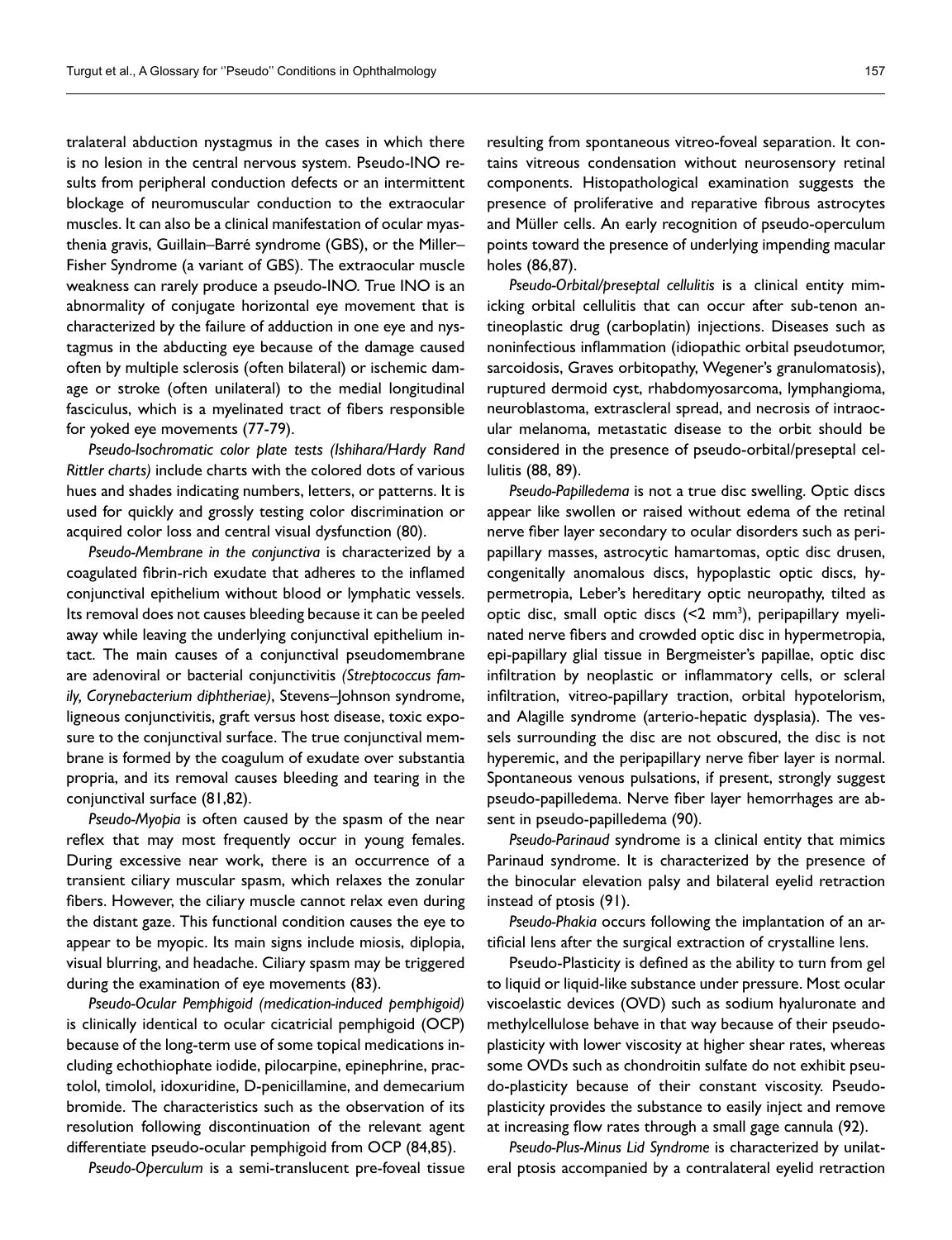caused by a mesencephalic infarct. The first type is associated with the lesions of the midbrain region of the nucleus of the posterior commissure extending to the third nerve fascicle on the ptotic side. No change of lid retraction when the ptotic lid is manually raised can be observed. The second type is usually observed for lesions at or distal to the neuromuscular junction and occurs when the lid retraction of one eye is relieved by manually elevating the contralateral ptotic lid. It most commonly occurs in myasthenia gravis (93).

*Pseudo-Polycoria* is defined as the opening of accessory pupillary membrane. Pseudo-polycoria is often associated with Seckel syndrome, iridocorneal endothelial syndrome, posterior polymorphous dystrophy, juvenile glaucoma, ectropion uveae, iris atrophy, corectopia, iris trauma, or surgery. Polycoria is a pathological condition of the eye that is characterized by more than one pupillary opening in the iris. The presence of constriction of the accessory pupil in polycoria when the true pupil is dilated assists in differentiating between pseudo-polycoria and polycoria. True pupillary retains as an intact sphincter muscle, reacts to light, and synchronously contracts and can dilate with mydriatics (94-98).

*Pseudo-Presumed ocular histoplasmosis syndrome (POHS)* is a condition in which there is an occurrence of chorioretinal lesions that resembles those observed in patients with presumed ocular histoplasmosis. In contrast to patients with POHS, the patients with pseudo-POHS have associated vitreous inflammation. This entity includes multifocal choroiditis with panuveitis, punctate inner choroidopathy, and ocular ischemic syndrome (ischemic pseudo-iritis) (99-103).

*Pseudo-Proptosis* is defined as a false proptotic view of the globe without its anterior displacement from the orbit. It may be caused by contralateral enophthalmos, contralateral ptosis, facial asymmetry, shallow orbit, ipsilateral lid retraction, or contralateral enophthalmos, ipsilateral large globe (buphthalmos/myopia). Proptosis is caused by the abnormal protrusion or displacement of the globe, ipsilateral lid retraction, contralateral enophthalmos, contralateral small eye, contralateral ptosis, facial nerve palsy, bilateral asymmetric proptosis, or Iatrogenic pseudo-proptosis due to the lid retraction caused phenylephrine eye drops in a single eye or oversized prosthesis. It may arise from other vascular, endocrine, inflammatory, neoplastic ocular, or orbital pathologies (104).

*Pseudo-Pterygium* defines a conjunctival fold that may adhere to any quadrant of the cornea of the conjunctiva to the peripheral cornea. It is often stationary. Pseudo-pterygium may result from a peripheral corneal ulcer and ocular surface inflammation such as cicatrizing conjunctivitis, chemical burns, or chronic mechanical irritation from contact lens movement with an inadequate ocular surface lubrication. Pterygium is defined as a raised triangular growth on the corneal limbus, with an apex or head located on the cornea

and a degenerative condition of unknown etiology. Ptergyum growths tend to be oriented laterally in the interpalpebral fissure on either the nasal or temporal side of the cornea and adhering to the corneal epithelium. In pterygium, a hook or probe cannot pass under the neck of pterygium tissue and it can be elevated with forceps, whereas this procedure can be performed in pseudo-pterygium (105).

*Pseudo-Ptosis* is a condition that mimics ptosis due to abnormalities other than resulting for the upper eyelid retractor muscles. It can be caused by hypotropia on the ptotic side, contralateral exophthalmos, contralateral lid retraction, blepharospasm, brow ptosis, double elevator palsy, dermatochalasis, enophthalmos, ipsilateral hypotropia, enophthalmos/phthisis bulbi, anophthalmos/microphthalmos, and severe dermatochalasis. Ipsilateral hypotropia disappears when the hypotropic eye assumes fixation on covering the normal eye. Ptosis is defined as the drooping or falling of the upper eyelid on bulbus in various types such as myogenic, neurogenic, mechanical, and aponeurotic (involutional) mechanisms (106).

*Pseudo-Retinitis Pigmentosa* includes the conditions or diseases that can mimic the fundal pigmentary changes in retinitis pigmentosa. Most common causes include the presence of an intraocular foreign body; drug-induced pigmentary retinopathy due to thioridazine, chloroquine, hydroxychloroquine, quinine, and phenothiazine; infectious diseases such as toxoplasmosis, rubella, measles, syphilis, borreliosis; ocular inflammation such as optic disc vasculitis, chronic uveitis, and Vogt–Koyanagi–Harada syndrome; scars from chronic central serous chorioretinopathy, laser photocoagulation, old or treated retinal detachment, trauma, cancerassociated retinopathy, central retinal artery occlusion; and ophthalmic artery occlusion (107).

*Pseudo-Retinoblastoma* includes clinically similar lesions to retinoblastoma. It has been reported that approximately half of all patients referred to an ocular oncology center with the diagnosis of possible retinoblastoma had pseudo-retinoblastoma. Its common causes are Coats' disease and persistent fetal vasculature or persistent hyperplastic primary vitreous, retrolental fibroplasia, or retinopathy of prematurity and posterior cataracts. However, ocular toxocariasis, familial exudative vitreoretinopathy, fundus coloboma, or unattached retina may cause pseudo-retinoblastoma (108-109).

*Pseudo-Rubeosis iridis (RI)* is known as the occurrence of iris neovascularization due to the view of actually dilated or tortured normal iridial vessels. Abnormal iris vessels are very common in Fuch's uveitis. In RI, pathological iris neovascularization can occur in chronic inflammatory eye diseases, central retinal vein occlusion, posterior uveitis with retinal disperfusion, diabetic retinopathy, and neovascular glaucoma. Normal iris vessels course radially in contrast to the irreg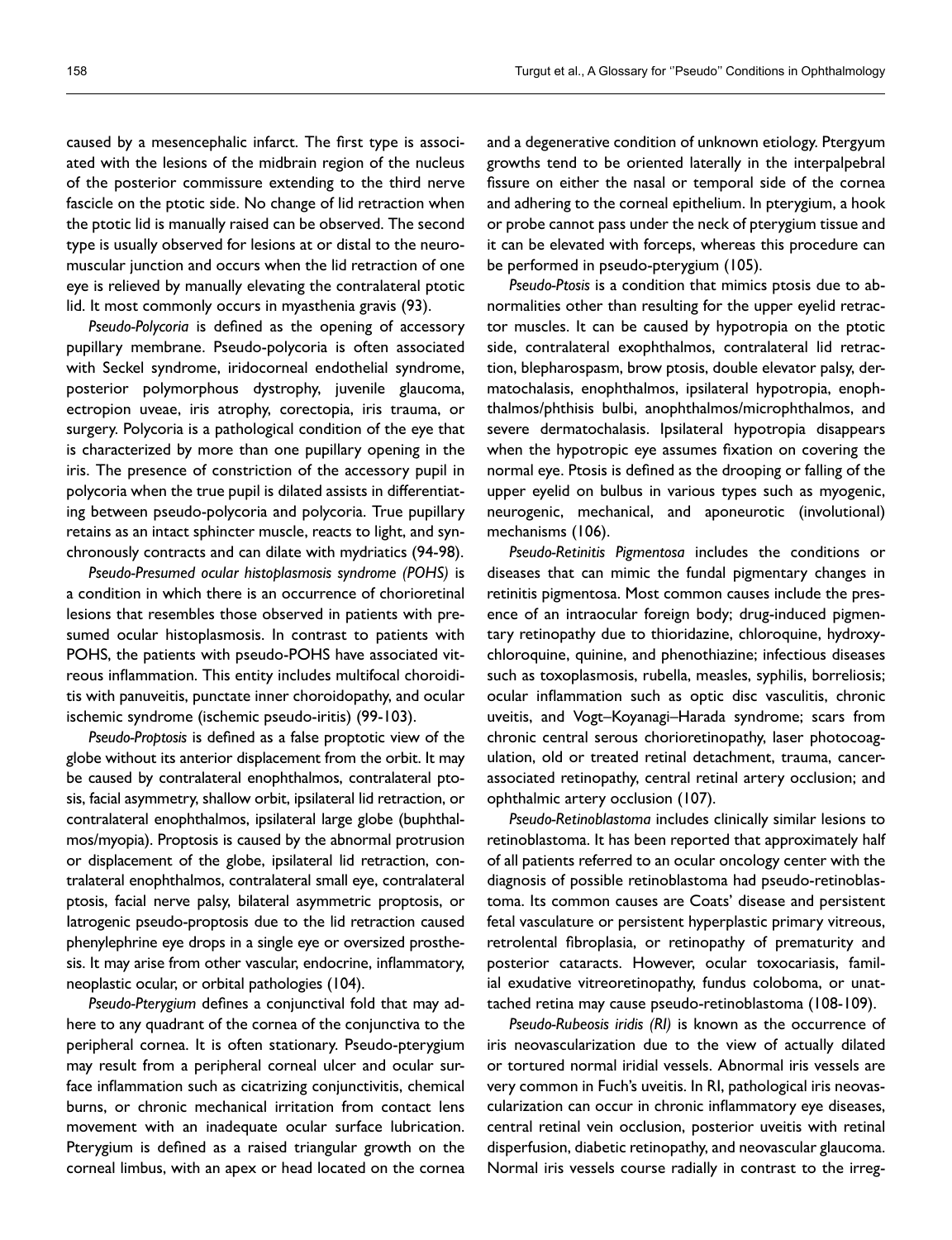ular distribution of neovascularization. Fluorescein angiography reveals the leakage from iris vessels in RI. Pseudo-RI does not show any extravasation or leakage of fluorescein. However, the leakage can also be rarely observed especially awith pseudo-RI in the eyes with active inflammation (110).

*Pseudo-Trichiasis* is caused by involutional entropion or longstanding entropion (3-6).

*Pseudo-Tumor* orbit is also known as an idiopathic orbital inflammatory syndrome that is characterized by a nonspecific idiopathic inflammatory, non-neoplastic, non-infective, space-occupying, and infiltrative disease of any or whole orbital soft tissues (muscle, the lacrimal gland, or sclera). Its clinical findings include eyelid erythema or edema, palpable mass, decreased vision, conjunctival hyperemia or edema, uveitis, hyperopic shift, and optic nerve edema. The imaging procedures may show the thickening of one or more extraocular muscles, such as the tendons, enlargement of lacrimal gland, or thickening of the posterior sclera. It simulates a tumor but gets resolved spontaneously (111,112).

*Pseudo-Uveal Melanoma* is defined as the conditions that simulate choroidal melanoma. Its most common causes are choroidal nevus, peripheral exudative hemorrhagic chorioretinopathy, congenital hypertrophy of the RPE, hemorrhagic RPE detachment, choroidal hemangioma, vaso-proliferative tumors of the retina, AMD, RPE hyperplasia, and any pathology that may cause choroidal hemorrhage (113-116).

*Pseudo-Uveitis* is a type of ocular masquerade syndrome. It can be caused by malignant conditions such as primary lymphoma in the central nervous system, intraocular lymphoma, leukemia, and also non-malignant conditions such as retained intraocular foreign body, rhegmatogenous retinal detachment, myopic degeneration, pigment dispersion syndrome, ocular ischemic syndrome, infectious intraocular inflammation, retinitis pigmentosa, multiple sclerosis, and drug and post-vaccination reactions (117-119).

#### **Disclosures**

**Peer-review:** Externally peer-reviewed.

**Conflict of Interest:** None declared.

**Authorship Contributions:** Involved in design and conduct of the study (BT, SGK); preparation and review of the study (BT, SGK); data collection (BT, SGK).

## **References**

- 1. Pseudo-. Wikipedia article. Available at: https://en.wikipedia. org/wiki/Pseudo-. Accessed Apr 15, 2020.
- 2. Medical Dictionary. Pseudo-. Available at: https://medical-dictionary.thefreedictionary.com/pseudo-. Accessed Apr 15, 2020.
- 3. Slideshare. Pseudo-Ophthalmology. Available at: https://www. slideshare.net/AhmedAlsherbiny/pseudoophthalmology. Accessed Apr 15, 2020.
- 4. Larner AJ. A Dictionary of Neurological Signs. 3rd ed. New York: Springer Verlag New York; 2010. p. 259-3[01. \[CrossRef\]](https://doi.org/10.1007/978-1-4419-7095-4_16)
- 5. Kanski J, Bowling B. Strabismus. Kanski's Clinical Ophthalmology. 8th ed. A Systematic Approach. Philadelphia: Elsevier-Saunders Ltd; 2016. p. 727–72.
- 6. Wong TY, ChongWGW, Yap ZL, Farooqui S. The Ophthalmology Examinations Review. 3rd ed. Singapour: World Sci-entific Publishing Co Pte Ltd; 2[019. \[CrossRef\]](https://doi.org/10.1142/10474)
- 7. Cantore WA. Abducens/cranial nerve VI palsy sıxth (VI) nerve palsy. In: Willis Eye, editor. Institute 5-Minute Ophthalmology Consult. Philadelphia: Wolters Kluwer Lippincott Williams & Wilkins, 2012. p. 46.
- 8. Reid MS, DePoe SA, Darner RL, Reid JP, Slagle WS. Clinical presentation of pseudo-abducens palsy. Optom Vis Sci 2015;92:S76–80[. \[CrossRef\]](https://doi.org/10.1097/OPX.0000000000000529)
- 9. Khayambashi S, Fridhandler JD, Teal P, Barton JJ, Mann SK. Teaching Video NeuroImages: Thalamic infarct with pseudo-abducens and vertical gaze palsies and an unusual stroke mechanism. Neurology 2016;87:e60.
- 10. Patel R, Wang L, Koch DD, Yeu E. Pseudoaccommodation. Int Ophthalmol Clin 2011;51:109-18. [CrossRef]
- 11. Pallikaris IG, Kontadakis GA, Portaliou DM. Real and pseudoaccommodation in accommodative lenses. J Ophthalmol 2011;2011:28496[1. \[CrossRef\]](https://doi.org/10.1155/2011/284961)
- 12. Thompson HS, Kardon RH. The Argyll Robertson pupil. J Neuroophthalmol 2006;26:134[–8. \[CrossRef\]](https://doi.org/10.1097/01.wno.0000222971.09745.91)
- 13. Mabuchi K, Yoshikawa H, Takamori M, Yokoji H, Takahira M. Pseudo-Argyll Robertson pupil of patients with spinocerebellar ataxia type I (SCAI). J Neurol Neurosurg Psychiatry 1998;65:612–3. [CrossRef]
- 14. Jain A, Vishwanath MR, Charles SJ. Triamcinolone pseudo-cataract. Ann Ophthalmol (Skokie) 2006;38:67[–8. \[CrossRef\]](https://doi.org/10.1385/AO:38:1:67)
- 15. Nemoto Y, Arita R, Mizota A, Sasajima Y. Differentiation between chalazion and sebaceous carcinoma by noninvasive meibography. Clin Ophthalmol 2014;8:1869-[75. \[CrossRef\]](https://doi.org/10.2147/OPTH.S69804)
- 16. Ozdal PC, Codère F, Callejo S, Caissie AL, Burnier MN. Accuracy of the clinical diagnosis of chalazion. Eye (Lond) 2004;18:13[5–8. \[CrossRef\]](https://doi.org/10.1038/sj.eye.6700603)
- 17. Othman IS. Pathology of the eyelid. Ophthalmic Pathology Interactive with Clinical Correlation. Amsterdam: Kugler Publications, SPB Academic Publishing; 2009. p. 26–67.
- 18. Miller NR. Functional neuro-ophthalmology. In: Kennard C, Leigh RJ, editors. Handbook of Clinical Neurology Vol 102. USA: Elsevier; 2011. p. 493–[513. \[CrossRef\]](https://doi.org/10.1016/B978-0-444-52903-9.00024-8)
- 19. Taub MB, Harris P. The case of the blinking girl: could this child's chronic blinking be due to a visual problem? If so, how would you help her?. Review of Optometry 2015;152:26+. Available at: https://go.gale.com/ps/anonymous?id=GALE%- 7CA404036069&sid=googleScholar&v=2.1&it=r&linkaccess=abs&issn=1930160X&p=AONE&sw=w. Accessed Apr 15, 2020.
- 20. Sahay P, Ravani R, Kumar A. Cystoid macular edema. In: Kumar A, Ravani R, Kusaka S, editors. Retina: Medical & Surgical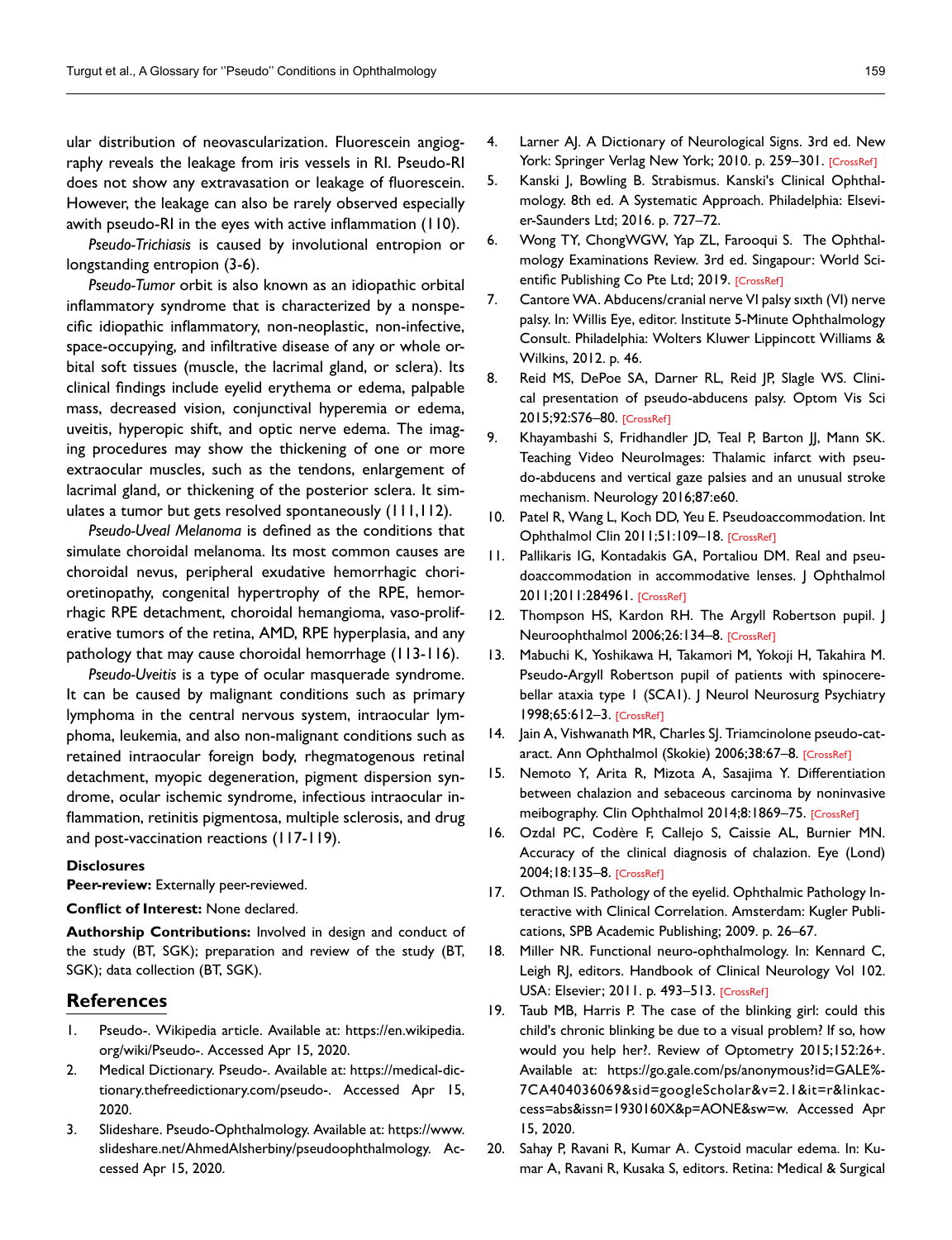Management. New Delhi: Jaypee Brothers Medical Publishers; 2018. p. 232–7.

- 21. Farag M. Non leaking cystoid macular edema. The Egyptian Journal of Hospital Medicine 2014;57:444-9[. \[CrossRef\]](https://doi.org/10.12816/0008479)
- 22. Parikh VS, Modi YS, Au A, Ehlers JP, Srivastava SK, Schachat AP, et al. Nonleaking Cystoid Macular Edema as a Presentation of Hydroxychloroquine Retinal Toxicity. Ophthalmology 2016;123:6[64–6. \[CrossRef\]](https://doi.org/10.1016/j.ophtha.2015.09.011)
- 23. Santos D, Hwang R. Cystoid macular edema. In: Medina C, Townsend J, Singh A, editors. Manual of Retinal Diseases. Cham: Springer; 2016. p. 415–2[0. \[CrossRef\]](https://doi.org/10.1007/978-3-319-20460-4_83)
- 24. Jain V, Sridhar MS, Vaddavalli PK, Sangwan V. Pseudodentritic keratitis associated with meibomitis in young healthy males. Eye (Lond) 2007;21(6):826–[8. \[CrossRef\]](https://doi.org/10.1038/sj.eye.6702373)
- 25. Marsh RJ, Cooper M. Ophthalmic zoster: mucous plaque keratitis. Br J Ophthalmol 1987;71:725-8. [CrossRef]
- 26. Cobo LM. Corneal complications of herpes zoster ophthalmicus. Prevention and treatm[ent. Cornea 1988;7:50–56.](https://doi.org/10.1097/00003226-198801000-00007)
- 27. Pavan-Langston D, McCulley JP. Herpes zoster dendritic keratitis. Arch Ophthalmol 1973;89:25-9. [CrossRef]
- 28. Arnoldi KA, Reynolds JD. Diagnosis of pseudo-divergence excess exotropia secondary to high accommodative convergence to accommodation ratio. Am Orthopt | 2006;56:133-7.
- 29. Farzavandi S. Exotropia. Color Atlas of Strabismus Surgery: Strategies and Techniques. New York: Springer Science Business Media; 2007. p. 42[–51. \[CrossRef\]](https://doi.org/10.1007/978-0-387-68625-7)
- 30. Rabiolo A, Sacconi R, Cicinelli MV, Querques L, Bandello F, Querques G. Spotlight on reticular pseudodrusen. Clin Ophthalmol 2017;11:1707–[18. \[CrossRef\]](https://doi.org/10.2147/OPTH.S130165)
- 31. Wightman AJ, Guymer RH. Reticular pseudodrusen: current understanding. Clin Exp Optom 2019;102:455-[62. \[CrossRef\]](https://doi.org/10.1111/cxo.12842)
- 32. Querques G, Srour M, Massamba N, Puche N, Souied EH. Reticular pseudodrusen. Ophthalmology 2013;120(4):872– 872[.e4. \[CrossRef\]](https://doi.org/10.1016/j.ophtha.2012.12.007)
- 33. Zweifel SA, Spaide RF, Curcio CA, Malek G, Imamura Y. Reticular pseudodrusen are subretinal drusenoid deposits. Ophthalmology 2010;117:303–12.[e1. \[CrossRef\]](https://doi.org/10.1016/j.ophtha.2009.07.014)
- 34. Finger RP, Wu Z, Luu CD, Kearney F, Ayton LN, Lucci LM, et al. Reticular pseudodrusen: a risk factor for geographic atrophy in fellow eyes of individuals with unilateral choroidal neovascularization. Ophthalmology 2014;121:12[52–6. \[CrossRef\]](https://doi.org/10.1016/j.ophtha.2013.12.034)
- 35. Duane TD, Schatz NJ, Caputo AR. Pseudo-Duane's retraction syndrome. Trans Am Ophthalmol Soc 1976;74:122–9.
- 36. Khan AO. Inverse globe retraction syndrome complicating re-current pterygium. Br | Ophthalmol 2005;89:640-[1. \[CrossRef\]](https://doi.org/10.1136/bjo.2004.053850)
- 37. Herzau V. Infranuclear disorders of ocular motility. In: Schiefer U, Wilhelm H, Hart W, editors. Clinical Neuro-Ophthalmology-A Practical Guide. Berlin: Springer Science & Business Media; 2007. p. 137–[54. \[CrossRef\]](https://doi.org/10.1007/978-3-540-32708-0_10)
- 38. Dar N, Rubowitz A. Pseudo-duplication of the optic disc with maculo-schisis in a 9-year-old patient. Am J Ophthalmol Case Rep 2018;10:198–2[00. \[CrossRef\]](https://doi.org/10.1016/j.ajoc.2018.03.008)
- 39. McLoone EM, Buchanan TM. Duplication of the optic disc:

true or pseudo? A coloboma or not a coloboma? Eur | Ophthalmol 2004;14:163–[5. \[CrossRef\]](https://doi.org/10.1177/112067210401400215)

- 40. Young S, Ng JK, Gaynon MW. Pseudo duplication of the optic Disk. Retin Cases Brief Rep 2011;5:144-5. [CrossRef]
- 41. Padhi TR, Samal B, Kesarwani S, Basu S, Das T. Optic disc doubling. J Neuro Ophthalmol 2012;32:238-9. [\[CrossRef\]](https://doi.org/10.1097/WNO.0b013e3182464d9f)
- 42. Islam N, Best J, Mehta JS, Sivakumar S, Plant GT, Hoyt WF. Optic disc duplication or coloboma? Br J Ophthalmol 2005;89:26–[9. \[CrossRef\]](https://doi.org/10.1136/bjo.2004.049122)
- 43. Sutter FK, Gillies MC. Pseudo-endophthalmitis after intravitreal injection of triamcinol[one. Br J Ophthalmol 2003;87:972–4.](https://doi.org/10.1136/bjo.87.8.972)
- 44. Athanasiov PA, Prabhakaran VC, Selva D. Non-traumatic enophthalmos: a review[. Acta Ophthalmol 2008;86:356–64.](https://doi.org/10.1111/j.1755-3768.2007.01152.x)
- 45. Mohebbi M, Ameli K, Mafi M, Bashiri A, Mahbod M. Pseudoepitheliomatous Hyperplasia as a Limbal Mass Mimicking Nodular Episcleri[tis. Korean J Ophthalmol 2016;30:148–9.](https://doi.org/10.3341/kjo.2016.30.2.148)
- 46. Malhotra C, Jain AK, Thapa B. Limbal pseudoepitheliomatous hyperplasia mimicking ocular surface squamous neoplasia in palpebral vernal keratoconjunctivitis. Case Rep Ophthalmol Med 2013;2013:[527230. \[CrossRef\]](https://doi.org/10.1155/2013/527230)
- 47. Wei N, Qian X, Bi H, Qi X, Lu H, Wei L, et al. Pseudoesotropia in Chinese Children: A Triphasic Development of the Interepicanthal Folds Distance-to-Interpupillary Distance Ratio and Its Changing Perception. Aesthetic Plast Surg 2019;43:4[20–7. \[CrossRef\]](https://doi.org/10.1007/s00266-018-1298-4)
- 48. Nelson LB, Catalano RA. Esodeviations. Wills eye strabismus atlas. 2nd ed. London: JP Medical Ltd; 2014. p. 79–9[0. \[CrossRef\]](https://doi.org/10.5005/jp/books/12345_8)
- 49. Ariga M, Nivean M, Utkarsha P. Pseudoexfoliation Syndrome. J Curr Glaucoma Pract 2013;7:118[–20. \[CrossRef\]](https://doi.org/10.5005/jp-journals-10008-1148)
- 50. Elschnig A. Ablösung der Zonulalamelle bei Glasbläsern. Klin Monatsbl Augenheilkd 1922;69:732–4.
- 51. Nelson LB, Catalano RA. Exodeviations. Wills eye strabismus atlas. 2nd ed. London: JP Medical Ltd; 2014. p. 91-8. [CrossRef]
- 52. Vignesh AP, Srinivasan R. Pseudo-foster kennedy syndrome due to diabetic papillopathy. Adv Ophthalmol Vis Syst 2015;2:112–[3. \[CrossRef\]](https://doi.org/10.15406/aovs.2015.02.00050)
- 53. Lotfipour S, Chiles K, Kahn JA, Bey T, Rudkin S. An unusual presentation of subfrontal meningioma: a case report and literature review for Foster Kennedy syndrome. Intern Emerg Med 2011;6:2[67–9. \[CrossRef\]](https://doi.org/10.1007/s11739-010-0437-y)
- 54. Cideciyan AV, Aguirre GK, Jacobson SG, Butt OH, Schwartz SB, Swider M, et al. Pseudo-fovea formation after gene therapy for RPE65-[LCA. Invest Ophthalmol Vis Sci 2014;56:526–37.](https://doi.org/10.1167/iovs.14-15895)
- 55. Wright KW. Sensory aspects of strabismus. In: Wright KW, Spiegel PH, editors. Pediatric Ophthalmology and Strabismu. New York: Springer Science & Business Media; 2003. p. 172–8[8. \[CrossRef\]](https://doi.org/10.1007/978-0-387-21753-6_11)
- 56. Machemer R, Norton EW, Gass JD, Choromokos E. Pseudofluorescence--a problem in interpretation of fluorescein angiograms. Am J Ophthalmol 1970;70:1–1[0. \[CrossRef\]](https://doi.org/10.1016/0002-9394(70)90658-6)
- 57. Agarwal A. Fundus Fluorescein and Indocyanine Green Angiography: A Textbook and Atlas. New Jersey: SLACK Incorporated; 2008. p. 28.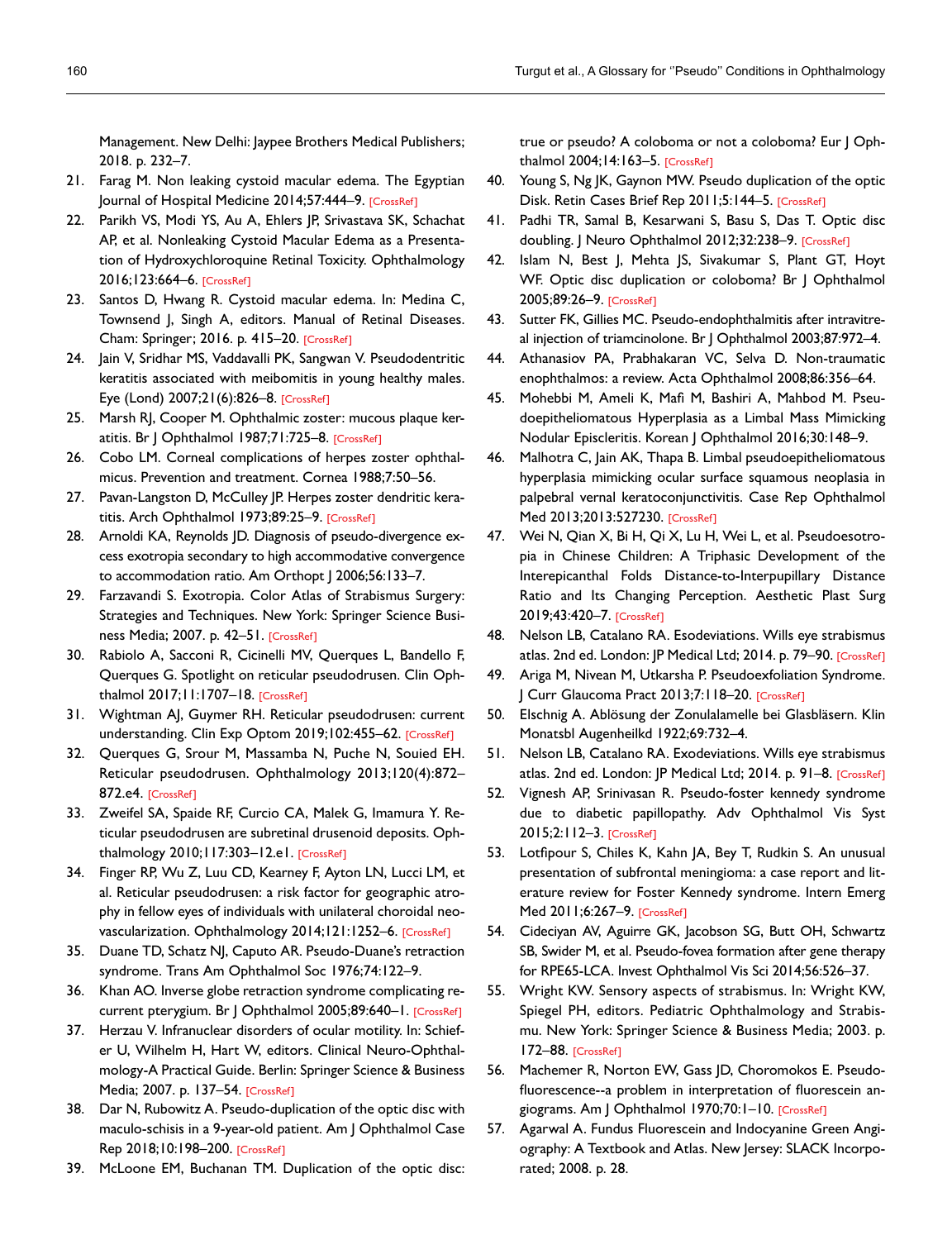- 58. Cline D, Hofstetter HW, Griffin JR. Dictionary of Visual Science. 4th ed. Boston: Butterworth-Heinemann; 1997.
- 59. Jeng BH, Whitcher JP Margolis TP. Pseudogerontoxon. Clin Exp Ophthalmol 2004;32:[433–4. \[CrossRef\]](https://doi.org/10.1111/j.1442-9071.2004.00849.x)
- 60. Starck T, Hersh PS, Kenyon KR. Corneal dysgeneses, dystrophies, and degenerations. In: Albert DM, Jakobiec FA, editors. Principles and Practice of Ophthalmology, Vol. 1. Philadelphia: W. B. Saunders Co; 1994. p. 13–76.
- 61. Gupta PK, Asrani S, Freedman SF, El-Dairi M, Bhatti MT. Differentiating glaucomatous from non-glaucomatous optic nerve cupping by optical coherence tomography. Open Neu[rol J 2011;5:1–7.](https://doi.org/10.2174/1874205X01105010001)
- 62. Dias DT, Ushida M, Battistella R, Dorairaj S, Prata TS. Neurophthalmological conditions mimicking glaucomatous optic neuropathy: analysis of the most common causes of misdiag-nosis. BMC Ophthalmol 2017;17[:2. \[CrossRef\]](https://doi.org/10.1186/s12886-016-0395-x)
- 63. Zhang YX, Huang HB, Wei SH. Clinical characteristics of nonglaucomatous optic disc cuppin[g. Exp Ther Med 2014;7:995–9.](https://doi.org/10.3892/etm.2014.1508)
- 64. Ambati BK, Rizzo JF 3rd. Nonglaucomatous cupping of the optic disc. Int Ophthalmol Clin 2001;41:139–[49. \[CrossRef\]](https://doi.org/10.1097/00004397-200101000-00013)
- 65. Moshirfar M, Y Liu H, Vaidyanathan U, Somani AN, Hopping GC, Barnes JR, et al. Diagnosis and Management of Pseudoguttata: A Literature Review. Med Hypothesis Discov Innov Ophthalmol 2019;8:156–62.
- 66. Allen AW Jr, Gass JD. Contraction of a perifoveal epiretinal membr[ane simulating a m](https://doi.org/10.1016/0002-9394(76)90002-7)acular hole. Am J Ophthalmol 1976;82:684–91. [CrossRef]
- 67. Haouchine B, Massin P, Tadayoni R, Erginay A, Gaudric A. Diagnosis of macular pseudoholes and lamellar macular holes by optical coherence tomography. Am | Ophthalmol 2004;138:732–[9. \[CrossRef\]](https://doi.org/10.1016/j.ajo.2004.06.088)
- 68. Nelson LB, Catalano RA. Cyclovertical. Wills eye strabismus atlas. 2nd ed. London: JP Medical Ltd; 2014. p. 103-8. [CrossRef]
- 69. Fan RF, Ling YH. Pseudohypopyon--an unusual presenting sign in retinoblastoma. Singapore Med | 1991;32:368–70.
- 70. Kraushar MF, Margolis S, Morse PH, Nugent ME. Pseudohypopyon in Best's vitelliform macular dystrophy. Am J Ophthalmol 1982;94:30[–7. \[CrossRef\]](https://doi.org/10.1016/0002-9394(82)90187-8)
- 71. Bielory BP, Dubovy SR, Sinclair JC, Wykoff C, Murray TG. Pseudohypopyon as a clinical manifestation in metastatic lung carcino[ma. Ophthalmic Surg Lasers Imaging 2012;43:e1–e4.](https://doi.org/10.3928/15428877-20120130-01)
- 72. Dorrepaal SJ, Margolin EA, Wang C. Bilateral pseudohypopyon as a presenting feature of recurrent diffuse large B-cell lymphoma. J Neuroophthalmol 2010;30:67-[9. \[CrossRef\]](https://doi.org/10.1097/WNO.0b013e3181ce2c98)
- 73. Chen SD, Lochhead J, McDonald B, Patel CK. Pseudohypopyon after intravitreal triamcinolone injection for the treatment of pseudophakic cystoid macular oedema. Br J Ophthalmol 2004;88:84[3–4. \[CrossRef\]](https://doi.org/10.1136/bjo.2003.033589)
- 74. Akbari M, Salabati M, Mahmoudzadeh R, Mirmohammadsadeghi A. Pseudo inferior oblique overaction, clinical findings, mechanism, and surgical outcomes. Graefes Arch Clin Exp Ophthalmol 2019;257:2043[–7. \[CrossRef\]](https://doi.org/10.1007/s00417-019-04384-1)
- 75. Tsang SH, Sharma T. Sorsby pseudoinflammatory fundus dys-

trophy. In: Tsang S, Sharma T, editors. Atlas of inherited retinal diseases. Advances in Experimental Medicine and Biology vol 1085. Cham: Springer; 2018. p. 105–[8. \[CrossRef\]](https://doi.org/10.1007/978-3-319-95046-4_20)

- 76. Gregory-Evans K. What is Sorsby's fundus dystrophy? British Journal of Ophthalmology 2000;84:679-[80. \[CrossRef\]](https://doi.org/10.1136/bjo.84.7.679)
- 77. Nijsse B, Bettink MW, Neuteboom RF. Pseudointernuclear ophthalmoplegia as a presenting feature of ocular myasthenia gravis. BMJ Case Rep 2014;2014:bcr201320323[4. \[CrossRef\]](https://doi.org/10.1136/bcr-2013-203234)
- 78. Keane JR. Internuclear ophthalmoplegia: unusual causes in 114 of 410 patients. Arch Neurol 2005;62: 714[–7. \[CrossRef\]](https://doi.org/10.1001/archneur.62.5.714)
- 79. Fowler TJ. Clinical Neurology 2003. 3rd ed. Florida: CRC Press. p. 1[45. \[CrossRef\]](https://doi.org/10.1201/b13547)
- 80. National Research Council (US) Committee on Vision. Procedures for Testing Color Vision: Report of Working Group, Washington (DC): National Academies Press (US); 1981. CHAPTER 3, COLOR VISION TESTS. Available at: https:// www.ncbi.nlm.nih.gov/books/NBK217823/. Accessed Nov 23, 2020.
- 81. Gurwood AS. A Sticky Situation. Review of Optometry. Available at: https://www.reviewofoptometry.com/article/ro-0317-a-sticky-situation. Accessed Nov 21, 2020.
- 82. De Cock R. Membranous, pseudomembranous and ligneous conjunctivitis. Dev Ophthalmol 1997;28:32–4[5. \[CrossRef\]](https://doi.org/10.1159/000060697)
- 83. Schmid K. Myopia manual. Otsego, Minnesota: Pagefree Publishing; 2004. p. 9.
- 84. Huang LC, Wong JR, Alonso-Llamazares J, Nousari CH, Perez VL, Amescua G, et al. Pseudopemphigoid as caused by topical drugs and pemphigus disease. World J Ophthalmol 2015;5:1–[15. \[CrossRef\]](https://doi.org/10.5318/wjo.v5.i1.1)
- 85. Fram NR. Cicatricial pemphigoid (CP)/Mucous membrane pemphigoid (MMP). In: Maguire JI, Murchison AP, Jaeger EA, editors. Willis Eye Institute 5-Minute Ophthalmology Consult. Philadelphia: Wolters Kluwer/Lippincott Williams & Wilkins; 2012. p. 174–5.
- 86. Van Newkirk MR, Gass JD, Callanan D, Byrne SF, Hughes JR. Follow-up and ultrasonographic examination of patients with macular pseudo-operculu[m. Am J Ophthalmol 1994;117:13–8.](https://doi.org/10.1016/S0002-9394(14)73009-0)
- 87. Yazgan D, Wong N, Thomann K, Hay S. Macular pseudo-oper-culum. Optometry and Vision Science 2000;7[7:60. \[CrossRef\]](https://doi.org/10.1097/00006324-200012001-00075)
- 88. Kiratli H, Kocabeyoğlu S, Bilgiç S. Severe pseudo-preseptal cellulitis following sub-Tenon's carboplatin injection for intraocular retinoblastoma. | AAPOS 2007;11:404-5. [CrossRef]
- 89. Marr BP, Singh AD. Retinoblastoma: Evaluation and Diagnosis. In: Singh AD, Murphree AL, Damato BE. Clinical Ophthalmic Oncology. Berlin: Springer-Verlag; 2015. p. 1–[11. \[CrossRef\]](https://doi.org/10.1007/978-3-662-43451-2_1)
- 90. Freund P, Margolin E. Pseudopapilledema. Available at: https:// www.ncbi.nlm.nih.gov/books/NBK538291/. Accessed Jan, 2019.
- 91. Suda K, Oishi A, Miyamoto K, Yoshimura N. Pseudo-Parinaud syndrome: eyelid retraction and upgaze palsy associated with oculomotor nucleus syndrome. Clin Exp Ophthalmol 2009;37:745[–7. \[CrossRef\]](https://doi.org/10.1111/j.1442-9071.2009.02118.x)
- 92. Simon-Castellvi GL, Simon-Castellvi S, Simon-Castellvi JM.